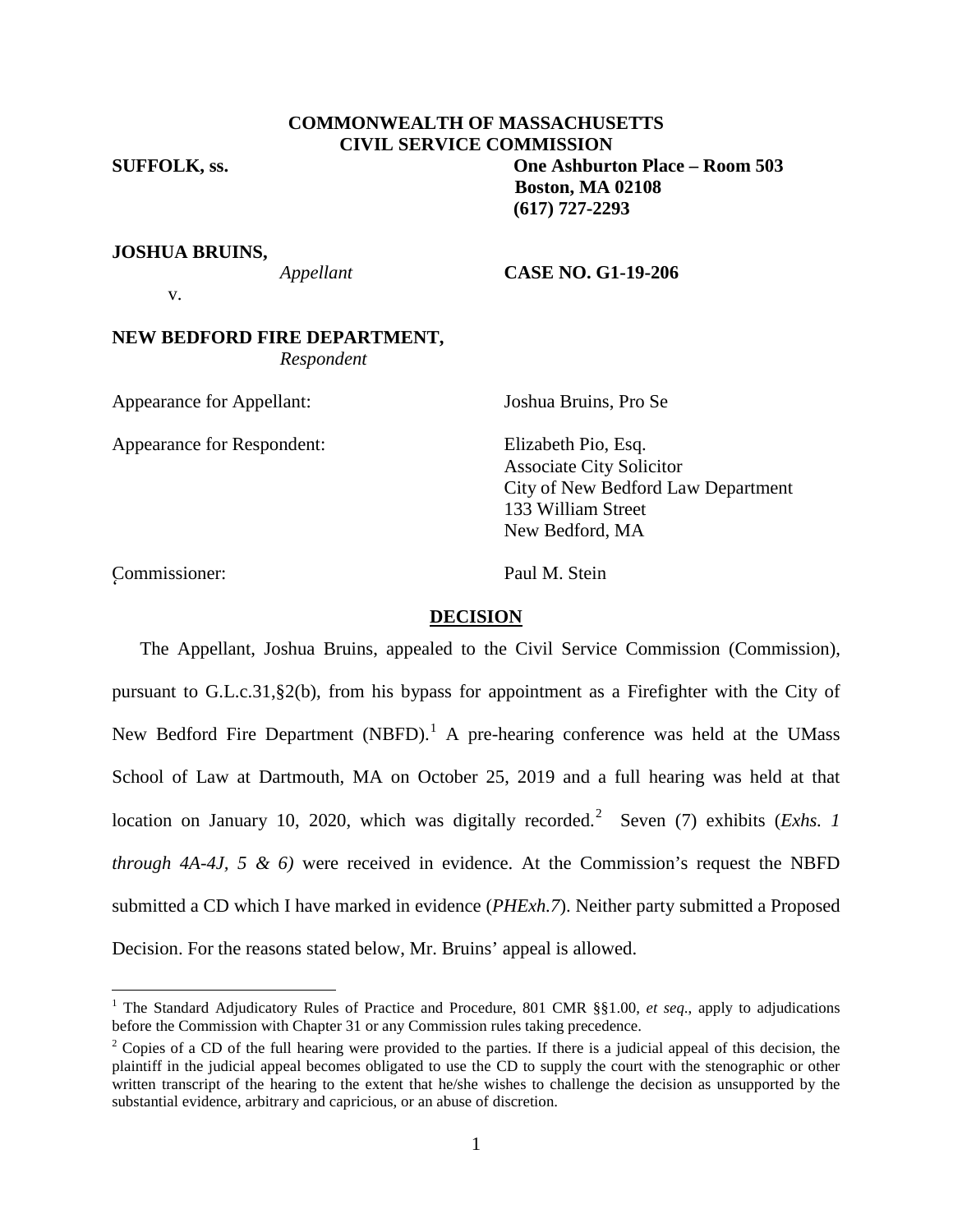#### **FINDINGS OF FACT**

Based on the Exhibits entered into evidence and the testimony of the following witnesses: *Called by the Appointing Authority*:

- Paul N. Coderre, Jr., Chief, NBFD
- Scott Kruger, Deputy Chief, NBFD

*Called by the Appellant:*

Joshua Bruins, Appellant

and taking administrative notice of all matters filed in the case, pertinent law and reasonable inferences from the credible evidence, a preponderance of evidence establishes these facts:

1. The Appellant, Joshua Bruins is a New Bedford resident in his mid-thirties. He holds a Bachelor's Degree in History and Political Science from UMass Dartmouth. (*Exhs. 3 & 13; Testimony of Appellant*).

2. Mr. Bruins enlisted in the United States Marine Corps and served honorably as an infantry officer and company commander from 2009 until 2013, including two overseas combat deployments. While deployed, he commanded a motorized infantry, which required management of over forty military vehicles from Humvees to tanks. He is a qualified disabled veteran for civil service purposes. (*HRD Submission (10/24/2019); Testimony of Appellant*)

3. While serving in the military, during his off-duty hours while stationed in North Carolina awaiting the processing of his discharge, Mr. Bruins joined a local fire department as a volunteer firefighter. He completed training and was certified as a North Carolina Level I & II Firefighter and EMT. He responded to more than a dozen calls, including one structural fire. After discharge from the Marine Corps, Mr. Bruins moved to Vermont to live temporarily with his father where he also volunteered with the local fire department. (*Testimony of Appellant*)

4. Since the summer of 2013, Mr. Bruins has held the position of vineyard manager at the Westport Rivers Winery in Westport, MA. (*Testimony of Appellant*)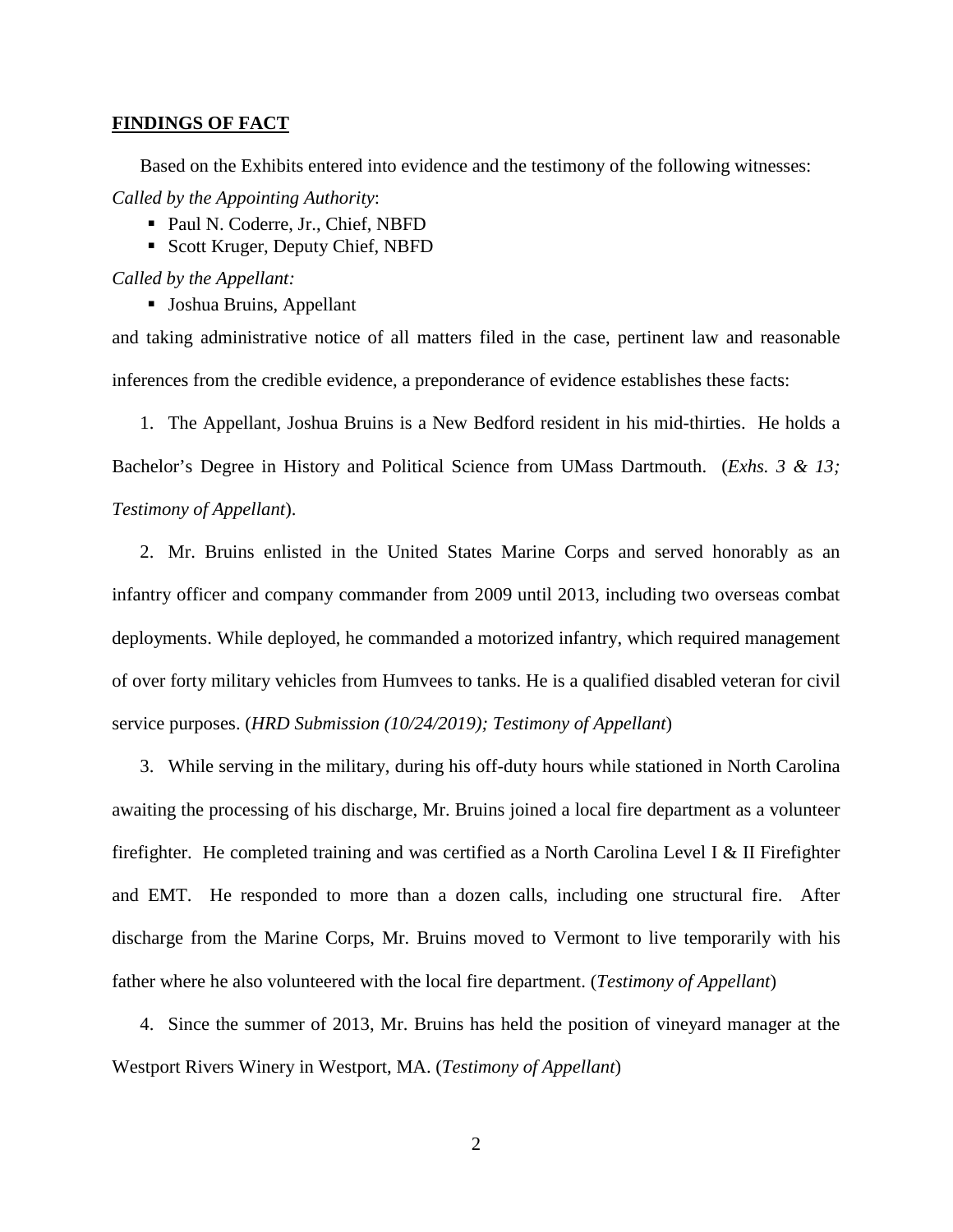5. Mr. Bruins took and passed the civil service examination for Firefighter administered by the Massachusetts Human Resources Division (HRD) on March 24, 2018 with a score of 99. $3$  He was ranked third (the highest scoring disabled veteran) on the eligible list established on November 18, 2018. (*Stipulated Facts; HRD Submission (10/24/2019); Testimony of Appella*nt)

6. On March 18, 2019, HRD issued Certification No. 06166 to New Bedford for the appointment of six (6), later amended to ten (10), full-time permanent NBFD Firefighters. Mr. Bruins' name appeared in a tie group in the 3<sup>rd</sup> position on the certification. (*Stipulated Facts*; *HRD Submission (10/24/2019)*)

7. On or about September 1, 2019, New Bedford appointed a total of ten candidates from Certification No. 06166, all of whom were ranked below Mr. Bruins, who was bypassed. (*Stipulated Facts; Exh.1: Testimony of Deputy Chief Kruger; Chief Coderre*)

8. By letter dated September 16, 2019, NBFD Chief Coderre informed Mr. Bruins that he

had not be selected for employment as an NBFD Firefighter, stating the following reason:

"A review of your driving record shows a consistent pattern of offenses. Including, but not limited to an OUI charge and driving an unregistered vehicle with a suspended license as well as a more recent offense (2018) of distracted driving. Respect for the law is an essential qualification to be a member of the New Bedford Fire Department and you chose to disregard it, when compared with other applicants, this reflects poorly."

(*Exh.1*) [4](#page-2-0)

9. The sole information NBFD relied upon to disqualify Mr. Bruins was a "10-year lookback" of: (his RMV Driver History Report dated May 2, 2019; and (2) a criminal docket concerning 2015 charges (discovered through a routine check for court records in jurisdictions where the candidate resides or has resided). (*Exhs. 2 & 3; Testimony of Deputy Chief Kruger*)

 $3$  Mr. Bruins also took the 2016 Firefighter examination but, due to a mistake regarding his status as a New Bedford resident, he was not appointed during the life of that eligible list. (*Exh. 1; Testimony of Appellant*)

<span id="page-2-0"></span><sup>&</sup>lt;sup>4</sup> An additional reason for the bypass, allegedly falsely claiming to be a New Bedford resident, was not pressed at the full hearing after the Appellant provided satisfactory proof of his residency in New Bedford at the pre-hearing conference.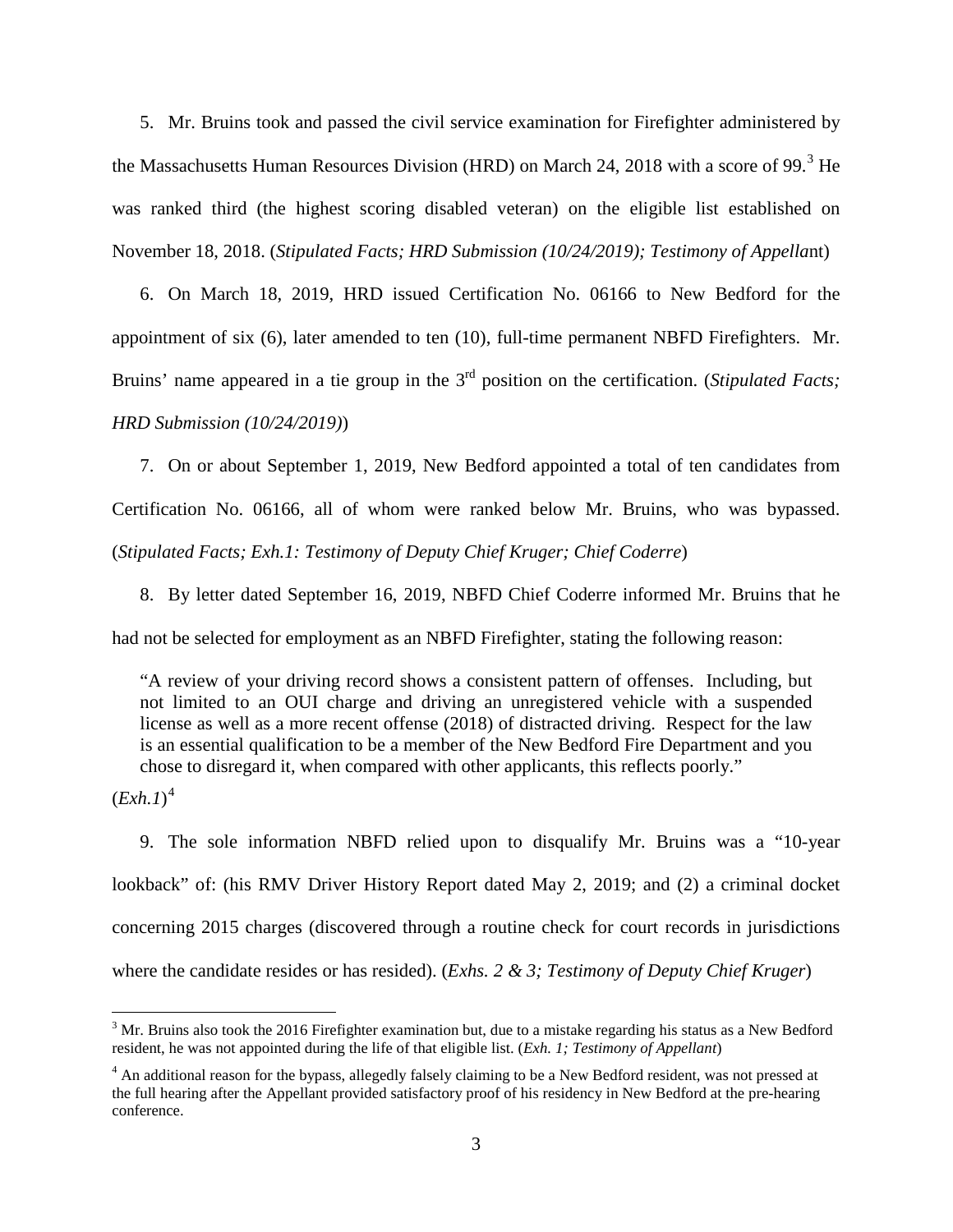10. The RMV Driver History Report contained the following entries within the past ten years

that New Bedford found problematic (Five Incidents):

| <b>NDR</b> Violation      | NDR VIOLATION - Reported Date:03-Aug-2009 Disposition:R        |
|---------------------------|----------------------------------------------------------------|
| 0-043-189-584             | Jurisdiction Code: NC                                          |
| Sanction                  | <b>NDR VIOLATION</b>                                           |
|                           | Suspended:02-Sep-2009 to 02-Mar-2011 Reinstated: 02-Mar-2011   |
|                           | Jurisdiction Code: NC Source Violation Id: 0-043-189-584       |
| Out of State              | <b>DUI OF ALCOHOL OR DRUGS - NC</b>                            |
| Conviction                | Posted Date:01-Mar-2011 Violation Date:07-July-2009            |
| 0-043-189-579<br>Sanction | Finding Date:02-Oct 2009 Disposition:G SDIP Points 5           |
|                           | OPERATING UNDER INFLUENCE (OUI)                                |
|                           | Suspended: 24-Nov-2019 to 02-Mar-2011 Reinstated: 02-Mar-2011  |
|                           | Jurisdiction Code: NC Source Violation Id: 0-043-189-579       |
| <b>NDR</b> Violation      | NDR VIOLATION - Reported Date:25-Jan-2012 Disposition:R        |
| 0-043-189-585             | Jurisdiction Code: NC                                          |
| Sanction                  | <b>NDR VIOLATION</b>                                           |
|                           | Pending Period:25-Jan-2012 to 10-Feb-2012 Cleared:10-Feb-2012  |
|                           | Jurisdiction Code: NC Source Violation Id: 0-043-189-585       |
|                           |                                                                |
| Violation                 | 90/7/D - EQUIPMENT VIOLATION, MISCELLANEOUS MV *C90§7          |
| $0-43-168-575$            | Posted Date:21-Aug-2015 Violation Date:12-Aug-2015             |
|                           | Finding Date:17-Sept-2015 Disposition:R Location:New Bedford   |
|                           | Citation No: R6609709                                          |
| Violation                 | 90/20/B - INSPECTION STICKER, NO *C90§20                       |
|                           | Posted Date:21-Aug-2015 Violation Date:12-Aug-2015             |
|                           | Finding Date:17-Sept-2015 Disposition:NP Location:New Bedford  |
|                           | Citation No: R6609709                                          |
| Sanction                  | PAYMENT DEFAULT                                                |
|                           | Suspended: 27-Oct-2015 to 16-Nov-2015 Reinstated: 16-Nov-2015  |
|                           | Source Violation Id: 0-043-189-575 Citation No. R6609709       |
| Violation                 | 90/9B - UNREGISTGERED MOTOR VEHICLE *C90§9                     |
|                           | Posted Date:30-Nov-2015 Violation Date:13-Nov-2015             |
|                           | Finding Date:29-Jan-2016 Disposition:NR Location:New Bedford   |
|                           | Citation No: R6614336                                          |
| Violation                 | 90/23/D - LICENSE SUSPENDED, OP MV WITH *C90§23                |
|                           | Posted Date:30-Nov-2015 Violation Date:13-Nov-2015             |
|                           | Finding Date:20-Jan-2016 Disposition:DISM Location:New Bedford |
|                           | Citation No: R6614336                                          |
|                           |                                                                |
| Warning                   | 90/13B ELECTRONIC MESSAGE, OPERATOR SEND/READ *C9              |
|                           | Event Date: 9/3/2018                                           |

(*Exh. 2; Testimony of Deputy Chief Kruger & Chief Coderre*)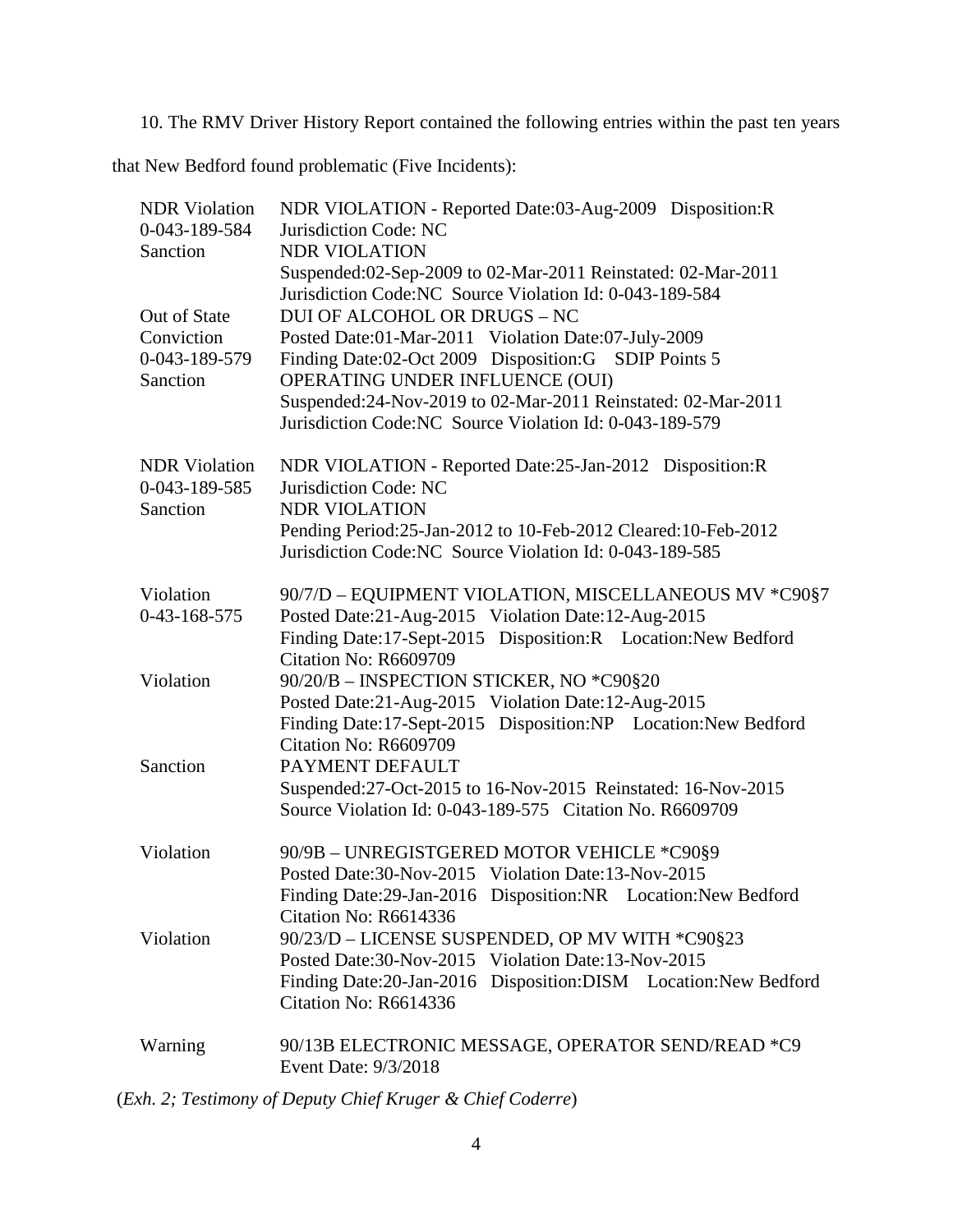11. The criminal docket disclosed that Mr. Bruins was charged on 11/24/2015 with two offenses allegedly occurring on November 13, 2015 which were the same subject of the Citation No. R6614336 referred to in the RMV Driver History Report above: (1) Operating a Motor Vehicle with License Suspended, which was dismissed on January 29, 2016; and (2) Unregistered Motor Vehicle, for which he was found Not Responsible. (*Exh. 3*)

12. Two other candidates, who ranked below Mr. Bruins and were appointed from Certification No. 06166 had the following infractions on the RMV Driver History Report during the "10-year look-back" period:

| Candidate G (Three Incidents) |
|-------------------------------|
|-------------------------------|

| Accident           | SURCHARGEABLE ACCIDENT – PROPERTY DAMAGE LIABLITYI                                        |
|--------------------|-------------------------------------------------------------------------------------------|
|                    | Posted Date:02-Nov-2009 Incident Date:18-Jul-2009 Finding Date:29-Oct-2009                |
|                    | Disposition:R SDIP Points:3                                                               |
| Accident           | <b>SURCHARGEABLE ACCIDENT - COLLISION</b>                                                 |
|                    | Posted Date:30-Aug-2012 Incident Date:18-Aug-2012 Finding Date:23-Aug-2012                |
|                    | Disposition:R SDIP Points:4                                                               |
| Accident           | <b>SURCHARGEABLE ACCIDENT - COLLISION</b>                                                 |
|                    | Posted Date:01-May-2013 Incident Date:16-Dec-2012 Finding Date:26-Apr-2013                |
|                    | Disposition:R SDIP Points:4                                                               |
|                    |                                                                                           |
|                    | Candidate J (Three Incidents)                                                             |
| Violation          | 90/17/A - SPEEDING *C90§17                                                                |
|                    | Posted Date:13-Sep-2013 Violation Date:30 Aug 2012 Finding Date:18 Sep-2012               |
|                    | Disposition: R Location: Fall River SDIP Points: 2                                        |
|                    | Citation Number: R1053347                                                                 |
| Violation          | 90/17/A - SPEEDING *C90§17                                                                |
|                    | 0-073-604-221 Posted Date:05-Jun-2014 Violation Date:23-May-2014 Finding Date:30-Jun-2014 |
|                    | Disposition: NP Location: Fall River Citation Number: R4565192                            |
| Violation          | 90/20/B- INSPECTION STICKER, NO *C90§20                                                   |
|                    | 0-073-604-222 Posted Date:05-Jun-2014 Violation Date:23-May-2014 Finding Date:30-Jun-2014 |
|                    | Disposition: NP Location: Fall River SDIP Points: 2 Citation Number: R4565192             |
| Sanction           | PAYMENT DEFAULT                                                                           |
|                    | Pending Period: 30 June-2014 to 29-Jul-2014 Cleared: 29-Jul-2014                          |
|                    | Source Violation Id:0-073-604-221 Citation Number:R4565192                                |
|                    | Violation $90/17/A - SPEEDING *C90§17$                                                    |
|                    | Posted Date:17-Nov-2016 Violation Date:8-Nov-2016 Finding Date:29-Nov-2016                |
|                    | Disposition R Location: Westport SDIP Points: 2 Citation Number: R7561269                 |
|                    |                                                                                           |
| $(Exhs. 4G \& 4J)$ |                                                                                           |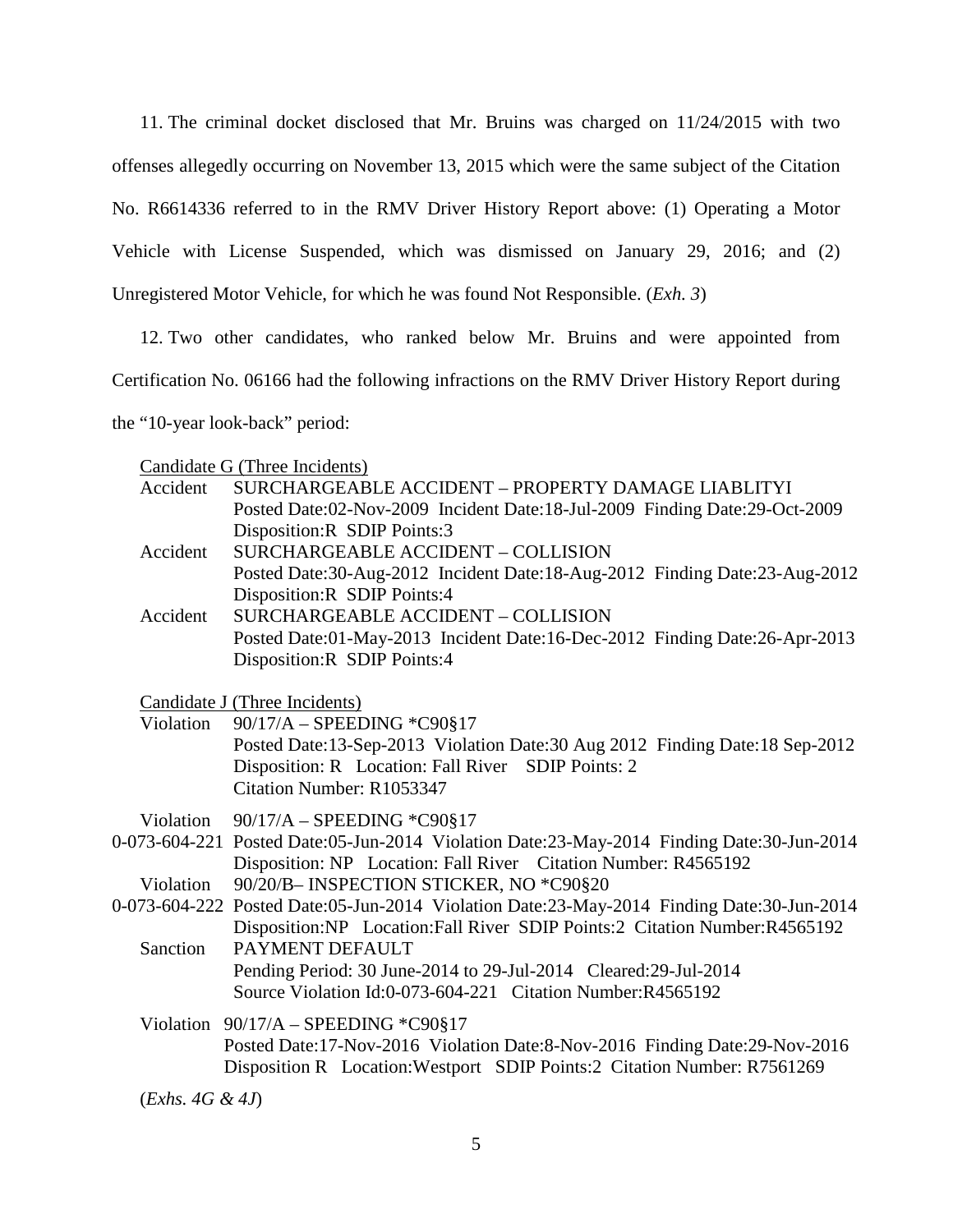13. Mr. Bruins brought up his OUI when he was interviewed by the NBFD and it was discussed thoroughly. The NBFD did not ask him any questions about any other of his driving infractions. (*Testimony of Appellant*)

14. At the Commission hearing, Mr. Bruins provided the following information about the incidents reflected on his RMV Driver History Record:

- He acknowledged that the OUI was a very serious offense. He pointed out that the incident had occurred nearly ten years ago (actually just over ten years ago, measured from the date of bypass) and that he has maintained a clean driving record since then, with his only violation being an "equipment violation" explained below, and no SDIP Points assessed on his record since the OUI.
- He has no recollection of any infraction while in North Carolina and had no knowledge of what the 2012 "NDR Violation" could have been.
- The August 2015 Inspection Sticker violation and the Equipment Violation involved a burned out license plate illumination bulb that he had not fixed before his inspection sticker expired. He rectified the deficiency, took responsibility for the equipment violation and the inspection sticker violation was dropped.
- The November 13, 2015 charge of operating an Unregistered Vehicle arose when Mr. Bruins was driving a relative's vehicle without knowing the registration had expired. The criminal charges were dropped, the matter was handled as a civil infraction and he was found Not Responsible for that infraction.
- Mr. Bruins was also charged on November 13, 2015 with Operating with a Suspended License, which had recently been suspended due to non-payment of overdue parking tickets (hence, the Non-Payment Default issued on October 27, 2015).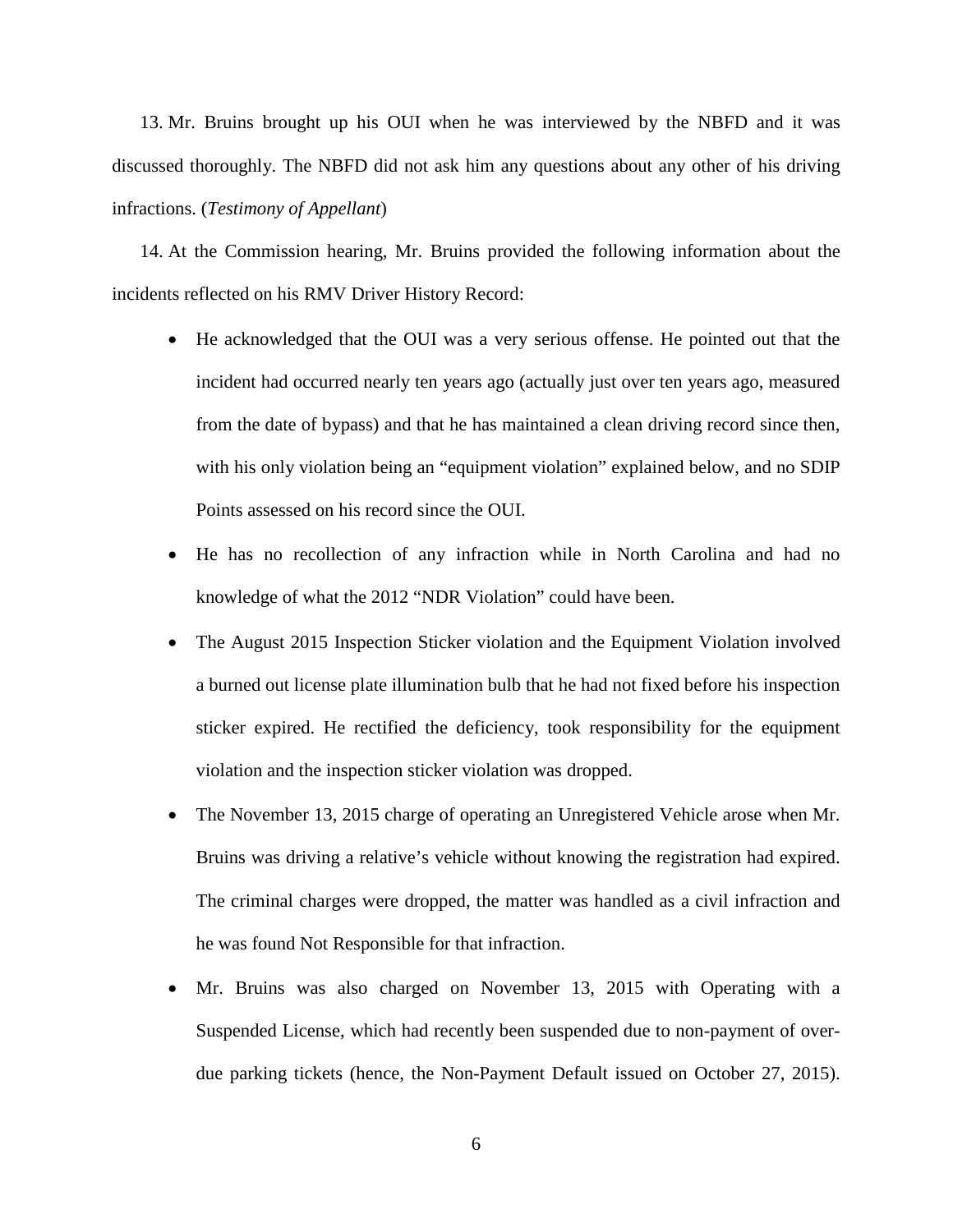Mr. Bruins did not realize his license had been suspended until he was stopped on November 13, 2015. He immediately cleared up the over-due tickets, his license was reinstated on November 16, 2015, and the criminal charges were dismissed.

• The 2018 Warning for Sending/Receiving Electronic Messages ("what the NBFD bypass letter refers to as "Distracted Driving", resulted after Mr. Bruins had checked his cell phone while stopped at a traffic light and, when the light turned green, the motorist behind him beeped at him for not starting up right away. The incident was observed by a police officer who pulled Mr. Bruins over and explained that the cellphone law now prohibited any use of the device, even when stopped at a traffic light.

## (*Exhs. 2 & 3; Testimony of Appellant*)

15. As the NBFD had no information about any of Mr. Bruins' driver history other than the RMV Driver History Report and the Criminal Docket, and asked him no questions about it during the background investigation, neither NBFD witness offered any testimony about the specific facts and circumstances of the criminal charges or entries on the driving record. In particular, the witnesses could shed no light on the 2012 North Carolina entry about which Mr. Bruins had no recollection. (*Testimony of Deputy Chief Kruger & Chief Coderre*)

16. At the Commission hearing, the NBFD witnesses distinguished Mr. Bruins' driver history from Candidate G and Candidate J on several grounds. Candidate G's surchargeable accident record was not sufficient to create an unreasonable risk that he may be unsuitable to operate NBFD fire apparatus<sup>[5](#page-2-0)</sup> because his last accident occurred in 2012, and he had "cleaned up his act" since then. Candidate J's history of speeding violations was similarly not considered as risky behavior or as "dangerous" as an OUI. (*Testimony of Deputy Chief Kruger & Chief Coderre*)

<span id="page-6-0"></span><sup>&</sup>lt;sup>5</sup> In addition to operating fire apparatus, NBFD firefighters are also called upon to drive the New Bedford EMS ambulance apparatus when both EMS paramedics are required to remain with a seriously ill or injured patient in route to the hospital. (*Testimony of Deputy Chief Kruger & Chief Coderre*)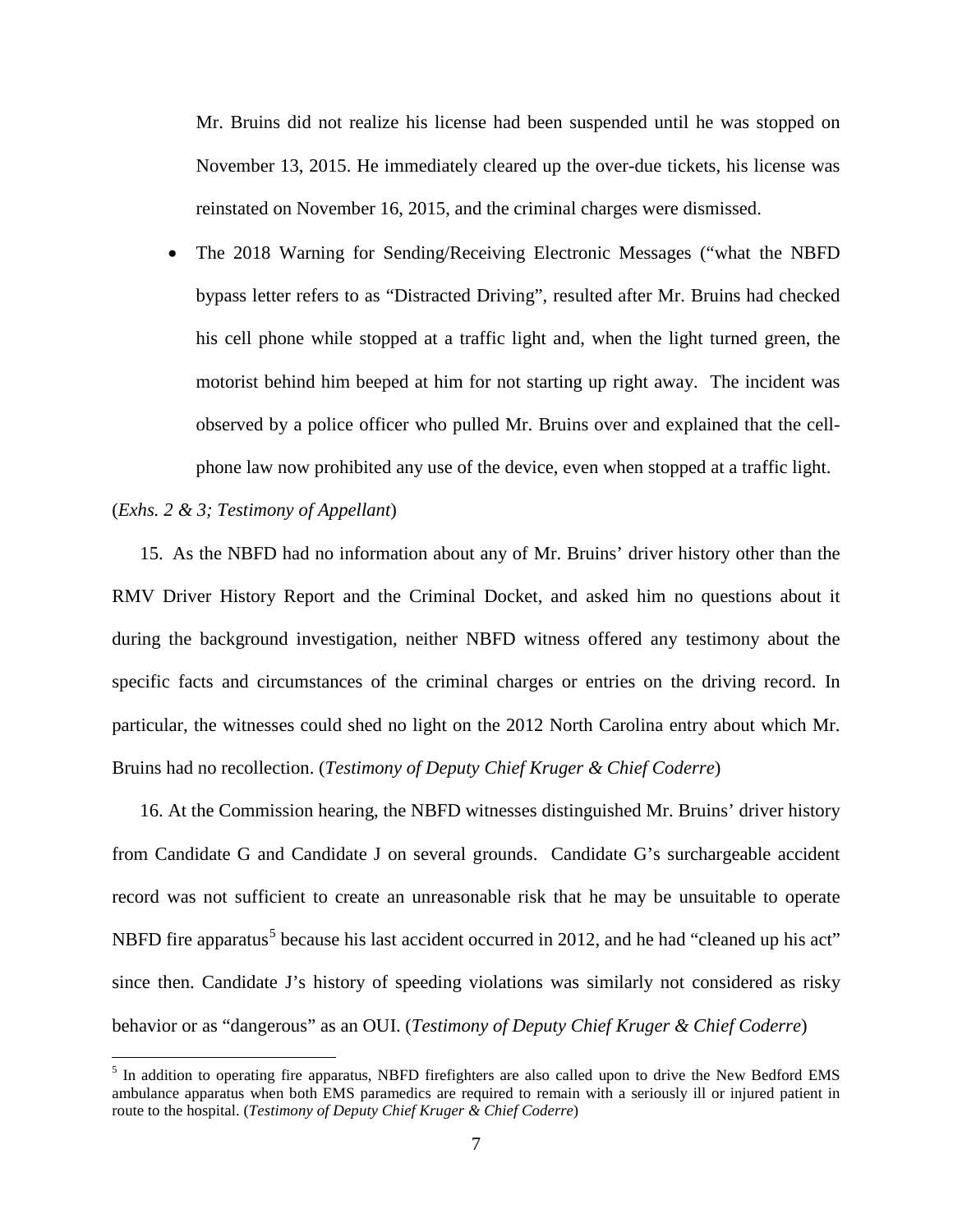17. The NBFD witnesses did acknowledge that driving with a broken license plate illumination light (the one offense for which Mr. Bruins was held responsible since 2009) was not a "dangerous" act. The NBFD witnesses also acknowledged that Mr. Bruins' OUI, alone, would not have necessarily led to the decision to bypass him, but that it was that old offence, together with the "totality" of the continued "pattern" of his driver history that resulted in the bypass decision. (*Testimony of Deputy Chief Kruger & Chief Coderre*)

### **APPLICABLE CIVIL SERVICE LAW**

The core mission of Massachusetts civil service law is to enforce "basic merit principles" for "recruiting, selecting and advancing of employees on the basis of their relative ability, knowledge and skills" and "assuring that all employees are protected against coercion for political purposes, and are protected from arbitrary and capricious actions." G.L.c.31, §1. See, e.g., [Massachusetts Ass'n of Minority Law Enforcement Officers v. Abban,](http://web2.westlaw.com/find/default.wl?mt=Massachusetts&db=578&rs=WLW15.04&tc=-1&rp=%2ffind%2fdefault.wl&findtype=Y&ordoc=2029136022&serialnum=2001441097&vr=2.0&fn=_top&sv=Split&tf=-1&pbc=70F732C1&utid=1) 434 Mass. 256, 259, [\(2001\);](http://web2.westlaw.com/find/default.wl?mt=Massachusetts&db=578&rs=WLW15.04&tc=-1&rp=%2ffind%2fdefault.wl&findtype=Y&ordoc=2029136022&serialnum=2001441097&vr=2.0&fn=_top&sv=Split&tf=-1&pbc=70F732C1&utid=1) MacHenry v. Civil Serv. Comm'n, 40 Mass.App.Ct. 632, 635 (1995), rev.den.,423 Mass.1106 (1996)

Basic merit principles in hiring and promotion calls for regular, competitive qualifying examinations, open to all qualified applicants, from which eligible lists are established, ranking candidates according to their exam scores, along with certain statutory credits and preferences, from which appointments are made, generally, in rank order, from a "certification" of the top candidates on the applicable civil service eligible list, using what is called the 2n+1 formula. G.L.c.31,§§6 through 11, 16 through 27; Personnel Administration Rules, PAR.09. In order to deviate from that formula, an appointing authority must provide specific, written reasons – positive or negative, or both, consistent with basic merit principles, to affirmatively justify bypassing a higher ranked candidate in favor of a lower ranked one. G.L.c.31,§27; PAR.08(4)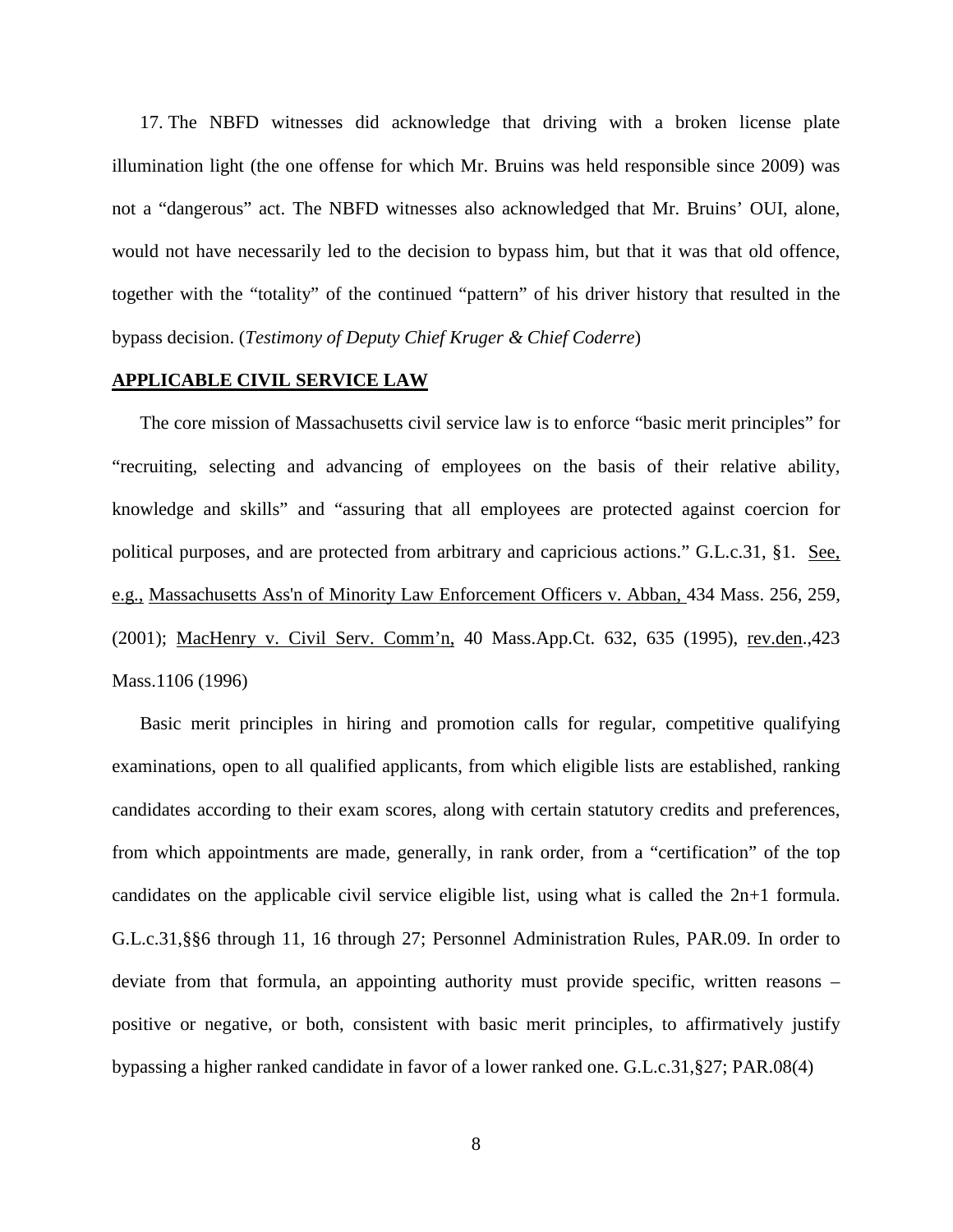A person may appeal a bypass decision under G.L.c.31,§2(b) for de novo review by the Commission. The Commission's role is to determine whether the appointing authority had shown, by a preponderance of the evidence, that it has "reasonable justification" for the bypass after an "impartial and reasonably thorough review" of the relevant background and qualifications bearing on the candidate's present fitness to perform the duties of the position. Boston Police Dep't v. Civil Service Comm'n, 483 Mass. 474-78 (2019); Police Dep't of Boston v. Kavaleski, 463 Mass. 680, 688-89 (2012); [Beverly v. Civil Service Comm'n, 78](http://web2.westlaw.com/find/default.wl?mt=Massachusetts&db=578&rs=WLW15.04&tc=-1&rp=%2ffind%2fdefault.wl&findtype=Y&ordoc=2029136022&serialnum=2023501172&vr=2.0&fn=_top&sv=Split&tf=-1&pbc=70F732C1&utid=1)  [Mass.App.Ct. 182, 187 \(2010\);](http://web2.westlaw.com/find/default.wl?mt=Massachusetts&db=578&rs=WLW15.04&tc=-1&rp=%2ffind%2fdefault.wl&findtype=Y&ordoc=2029136022&serialnum=2023501172&vr=2.0&fn=_top&sv=Split&tf=-1&pbc=70F732C1&utid=1) Leominster v. Stratton, 58 Mass.App.Ct. 726, 727-28 (2003).

"Reasonable justification . . . means 'done upon adequate reasons sufficiently supported by credible evidence, when weighed by an unprejudiced mind, guided by common sense and by correct rules of law' ". Brackett v. Civil Service Comm'n, 447 Mass. 233, 543 (2006); Commissioners of Civil Service v. Municipal Ct., 359 Mass. 211,214 (1971) and cases cited. See also Mayor of Revere v. Civil Service Comm'n, 31 Mass.App.Ct. 315, 321 (1991) (bypass reasons "more probably than not sound and sufficient")

Appointing authorities are vested with discretion in selecting public employees of skill and integrity. The commission "cannot substitute its judgment about a *valid* exercise of *discretion based on merit or policy considerations* by an appointing authority" but, when there are *"overtones of political control or objectives unrelated to merit standards or neutrally applied public policy*, then the occasion is appropriate for intervention by the commission." City of Cambridge v. Civil Service Comm'n, 43 Mass.App.Ct. 300, 303-305, rev.den., 428 Mass. 1102 (1997) (*emphasis added*) However, the governing statute, [G.L.c.31,§2\(b\),](https://1.next.westlaw.com/Link/Document/FullText?findType=L&pubNum=1000042&cite=MAST31S2&originatingDoc=Ib21af0ded3bd11d99439b076ef9ec4de&refType=LQ&originationContext=document&transitionType=DocumentItem&contextData=(sc.History*oc.UserEnteredCitation)) also gives the Commission's de novo review "broad scope to evaluate the legal basis of the appointing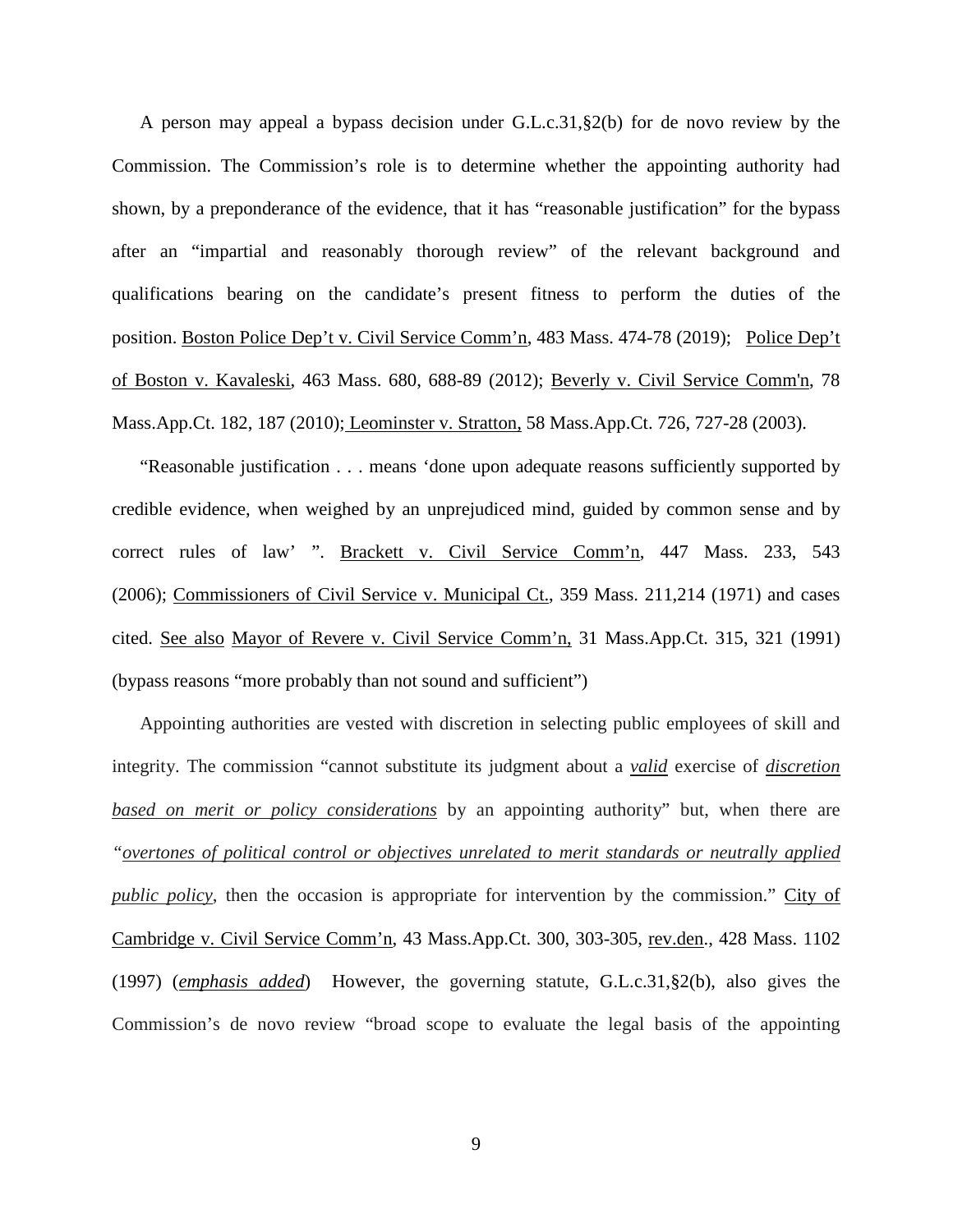authority's action"; it is not necessary for the Commission to find that the appointing authority acted "arbitrarily and capriciously." Id.

### **ANALYSIS**

New Bedford has failed to establish reasonable justification to bypass Mr. Bruins after a thorough and impartial review of his qualifications for appointment to the position of an NBFD Firefighter for the single reason asserted in this appeal, namely, that his driving record "shows a consistent pattern of offenses" and a "disregard" for the law.

First and foremost, I see no basis upon which to conclude that Mr. Bruins' record reflected a "pattern" of offenses that is disqualifying, especially when the record of Candidate G (with three surchargeable incidents and 11 SDIP points accumulated over the most recent ten year period) is not similarly treated as a "pattern" of offenses. The preponderance of the evidence established that Mr. Bruins committed only one "offense" (an OUI in 2009) and that, save for a civil infraction for operating without an illuminated license plate and a warning for checking his mobile phone while stopped at a traffic light, his driving record has been free of criminal offenses, civil infractions or motor vehicle accidents, and no SDIP points assessed.

Thus, the single criminal "offense" for which Mr. Bruins was ever held responsible occurred in July 2009.. The 2018 "offense" mentioned in the bypass letter was not an offense at all, but a warning, and neither were other incidents mentioned in the bypass letter for which he was not held responsible, "offenses" he committed.<sup>[6](#page-6-0)</sup> The driving an unregistered vehicle charge was dropped, treated as a civil infraction, for which Mr. Bruins was held not responsible and the driving with a suspended license charge was dismissed.

<span id="page-9-0"></span> $6$  I do not minimize the importance of the public policy underlying the distracted driving law but only that a warning does not trigger any penalty and is not appealable.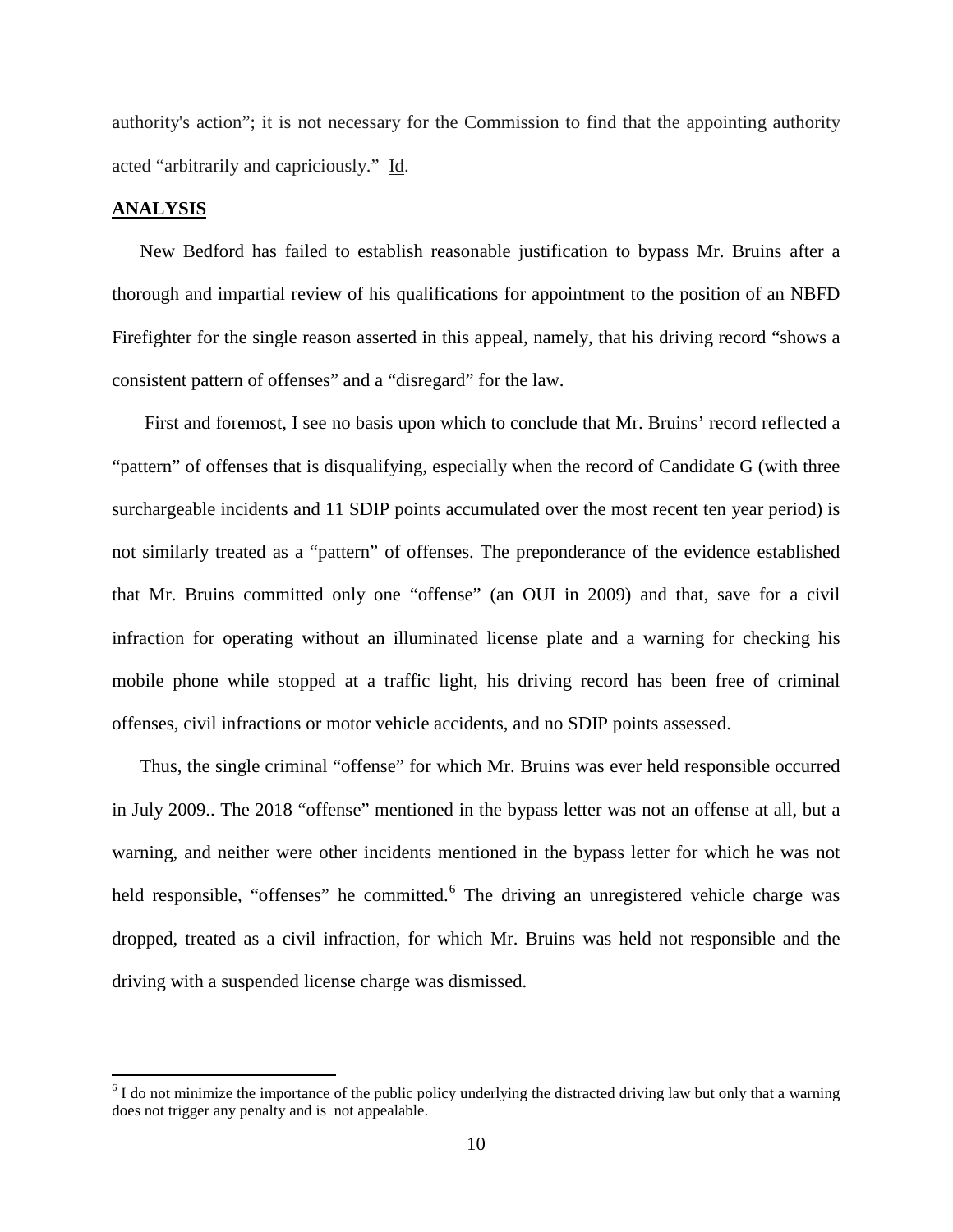Second, Mr. Bruins does not shy from responsibility for his OUI but notes that this offense occurred in 2009 and that, since then, his criminal record is clean and his driving record, save for a minor citation and a warning, is also clean. (His only surchargeable accident occurred in 2007, well beyond the look-back period applied by New Bedford.)<sup>[7](#page-9-0)</sup> Mr. Bruins presented himself at the Commission hearing as an honest and sincere individual, as well as an articulate, respectful and effective advocate. He made a very persuasive and convincing case that he took full responsibility for his criminal record and I believe his testimony that he has learned from his OUI. I am convinced that he is not now, and probably never has been, a person who shows a "pattern" of intentional "disregard" for the law.

I do not suggest that a "10-year look-back" window is, per se, unreasonable. As recently summarized in Dorn v. Boston Police Department, 31 MCSR 375 (2018), the Commission, in regard to bypass appeals based on driving histories, generally limits the review to the Appellant's driving history within the past ten (10) years, but gives greater weight to the most recent five (5) years. Further, the Commission gives more weight to those infractions related to at-fault accidents and other moving violations where the Appellant has been found responsible. Less weight is given to those entries which may be attributable to socioeconomic factors such as expired registrations, no inspection sticker, etc. which may have no bearing on whether the Appellant can effectively serve in a public safety position. The Commission also attempts to put an Appellant's driving history in the proper context, considering such issues as whether he/she is required to drive more for personal or business reasons. Finally, the Commission reviews the driving histories of other candidates to ensure fair and impartial treatment.

 $<sup>7</sup>$  I note that Candidate G was charged with Reckless Driving in 2008, which New Bedford also did not consider as it</sup> fell outside the look-back period. (*Exh.4G*)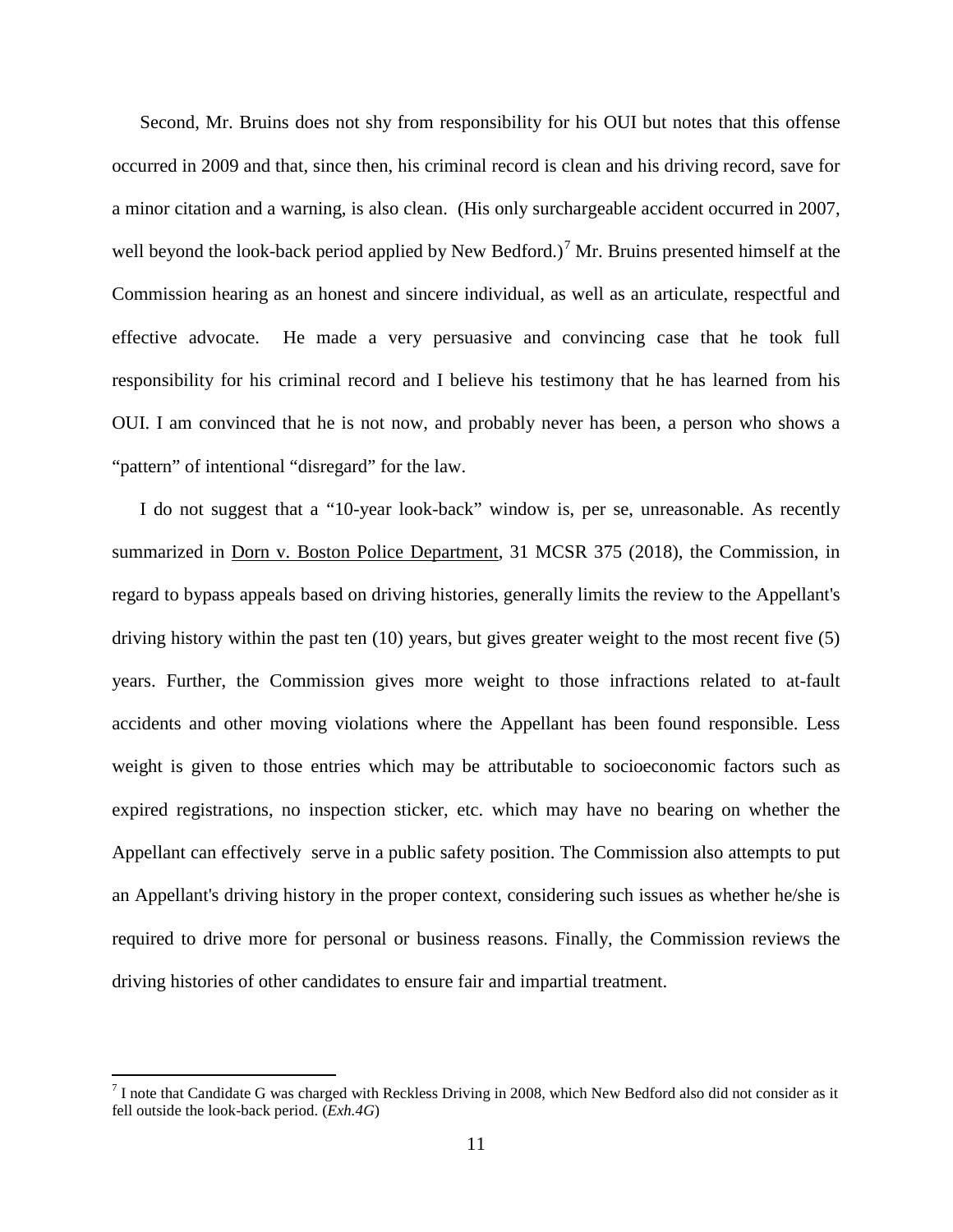Finally, I note that the practice employed here to rely solely on the information contained in an RMV Driver History Report and a Criminal Docket can be problematic. See, e.g., Wine v. City of Holyoke, 31 MCSR 19 (2018); Teixeira v. Department of Correction, 27 MCSR 471 (2014); Gallagher v. City of Leominster, 22 MCSR 123 (2009) The preferred practice often calls for further inquiry and review, such as accessing the relevant incident reports to identify the specific misconduct, especially, when it is the misconduct, and not a conviction that underlies a bypass decision. While the decision in this appeal does not turn on this point, it might bear notice to consider in future hiring decision.

In sum, in the circumstances of this particular case, considering how close this one offense was to the "look-back" window, combined with the record of law-abiding behavior since that one offense, the record does not support a conclusion that Mr. Bruins presents a sufficiently risky "pattern" of behavior that disqualifies him as the NBFD asserted. Even the NBFD witnesses relied on the "totality" of the evidence, and acknowledged that the OUI, alone, probably did not justify the bypass.

### **CONCLUSION**

For the reasons stated herein, this appeal of the Appellant, Joshua Bruins is *allowed.*

Pursuant to the powers of relief inherent in Chapter 310 of the Acts of 1993, the Commission ORDERS that the Massachusetts Human Resources Division and/or the City of New Bedford in its delegated capacity take the following action:

- Place the name of Joshua Bruins at the top of any current or future Certification for the position of Firefighter with the New Bedford Fire Department (WFD) until he is appointed or bypassed after consideration consistent with this Decision.
- If Mr. Bruins is appointed as an NBFD Firefighter, he shall receive a retroactive civil service seniority date which is the same date as the first candidate ranked below him appointed from Certification No. 06166. This retroactive civil service seniority date is not intended to provide Mr. Bruins with any additional pay or benefits including, without limitation, creditable service toward retirement.